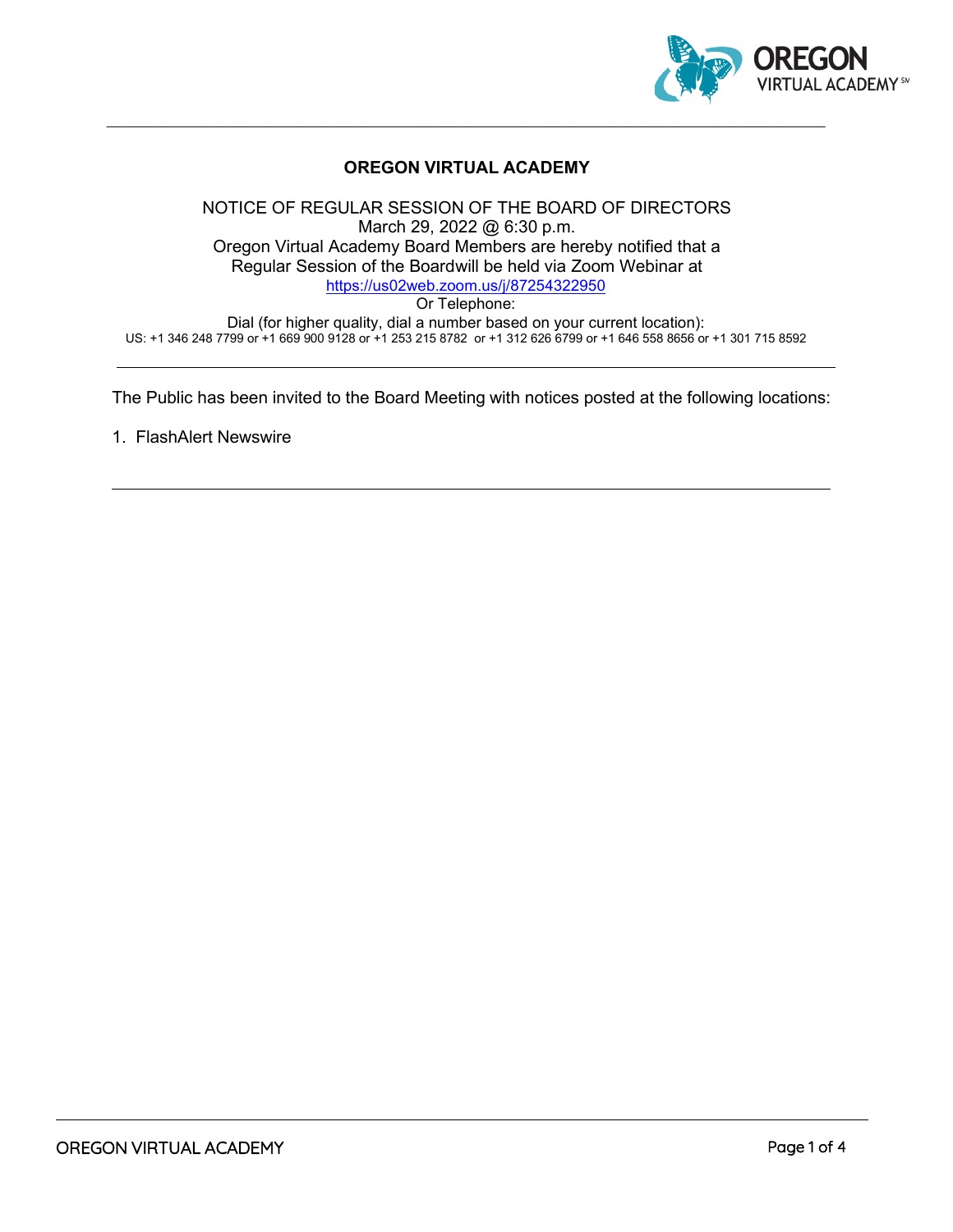

### **REGULAR SESSION AGENDA BOARD OF DIRECTORS OREGON VIRTUAL ACADEMY**

TUESDAY, MARCH 29, 2022, AT 6:30 PM <https://us02web.zoom.us/j/87254322950>

#### **Public Comments at Board Meetings**

ORVA Board Meetings are meetings for board members that occur in public, they are not meetings of the public. Being a virtual school, meetings are held monthly online in the Zoom webinar platform. Participants have the ability to use the Q&A feature to send questions and/or comments directly to the members of the board during meetings. The webinar format permits board members to conduct their business while allowing for public interaction during portions of the meeting where it makes sense to the discussion. The public comment portion of the meeting provides an opportunity for constituents to directly address the Oregon Virtual Academy Board of Directors.

#### **We encourage public comments at all regular meeting sessions (not work sessions or executive sessions) and ask that you respectfully follow the meeting guidelines below:**

- Public Comment occurs from approximately 6:45 to 7:00 p.m. at the beginning of monthly Board Regular Session meetings, which occur on the fourth Tuesday of each month.
- Each person who signs up to speak should arrive no later than 6:30 PM.
- During the 15-minute Public Comment period, each registered speaker will have up to 3 minutes in which to address the Board.
- If you have hand-outs or materials for the Board, please present them to the Board's Executive Assistant who will distribute them to the Board members after the meeting.
- The Board Chair has full discretion over the Public Comment period, including the ability to manage speaking time to allow for additional comments.
- No inappropriate comments or behavior will be tolerated. Inappropriate behavior is defined as attempting to engage individual board members in conversation, insults, obscenities or profanity, attacks against any person in their personal capacity, and/or physical violence or threat thereof.
- Try to resolve any issues with teachers, school principals, direct supervisors, Executive Director, or other school personnel before bringing the issue to the board.
- Recognize that the board does not discuss personnel matters at board meetings. Do your homework and understand the basic facts of the issue before addressing the board. Prepare an outline and be organized.

#### **Process to request a speaking slot:**

- Members of the community who wish to speak to the board during the public comment period should sign up at <https://forms.gle/w6NK7v7RzJturs1c7> by 8am on the Monday prior to the meeting. A link to an electronic signup sheet will be available on the published meeting agenda. A list of speakers will be posted.
- When the board is ready, the chair will refer to the sign-up sheet and call out the names of participants that have confirmed a speaking slot.
- If more than 5 speakers sign up, those who have previously spoken within the past two board meetings will be moved to the bottom of the list, and the remaining will be randomized for the top 5.

#### **Guidelines for addressing the board:**

- When your name is called, unmute your microphone and turn on your camera (optional). Speak into the microphone, giving your full name and title (only if employed at ORVA).
- Remember that comments are limited to three minutes.
- Be respectful of the board when speaking.
- Be ready to respond to questions from the board if asked.
- Address your testimony to the board members, not the audience.
- The board's goal for the public comment period is to hear your concerns, comments, and opinions.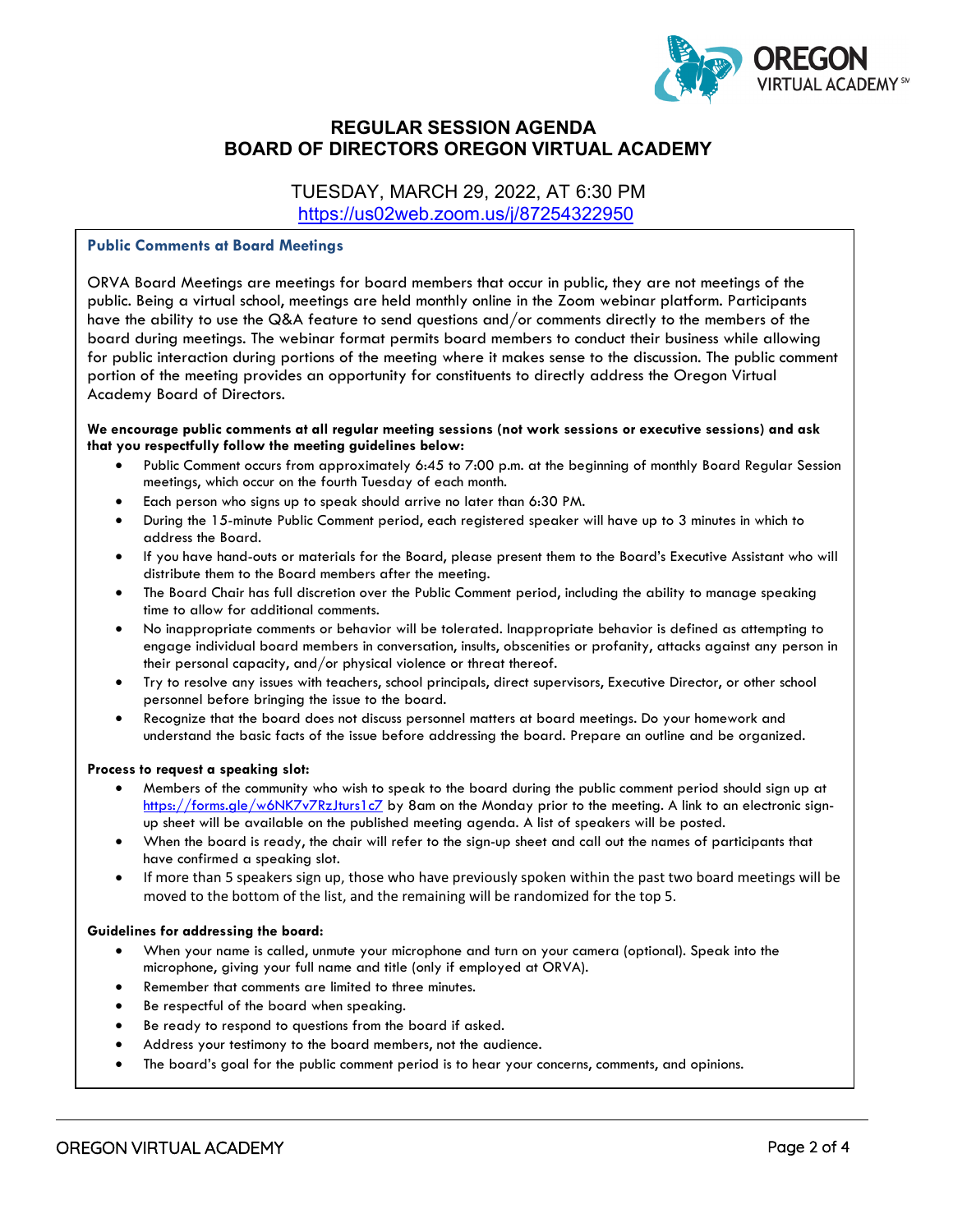

#### **I. PRELIMINARY**

- 1. Call to Order
- 2. Roll Call

| <b>Member</b>           | Title             | <b>Term</b> | <b>Present</b> | <b>Absent</b> | <b>In</b> | Out |
|-------------------------|-------------------|-------------|----------------|---------------|-----------|-----|
| Barry Jahn              | Chair             | 2019-2022   |                |               |           |     |
| Myk Herndon             | Treasurer         | 2021-2023   |                |               |           |     |
| <b>Paul Tannahill</b>   | Secretary         | 2021-2023   |                |               |           |     |
| <b>Franklin Roberts</b> | Member            | 2020-2023   |                |               |           |     |
| Megan Trow              | Member            | 2020-2023   |                |               |           |     |
| <b>MJ Sandall</b>       | <b>Vice Chair</b> | 2020-2023   |                |               |           |     |
| Steven Isaacs           | Member            | 2021-2024   |                |               |           |     |

3. Approval of Agenda

### **II. COMMUNICATIONS**

- 1. Public Comments: No individual comment shall be more than three (3) minutes and the total time shall not exceed fifteen (15) minutes.
	- **Speakers:** •

# **III. PRESENTATION / DISCUSSION / POSSIBLE ACTION Board Topics**

- 1. The Board is going into executive session pursuant to (ORS 192.660(2)(a)) to discuss the ED Evaluation
- 2. IT updates (David Spitzer)
- 3. Finance and Budget Report (Hallie, Myk)
- 4. Review draft addendum to ORVA Staff Vaccination Rule and School Safety Protocols (Jamie)
- 5. First Policy Reading [\(Packet #7\)](https://drive.google.com/drive/folders/1ovVyXYqnp4i1MJjhJ-FTh7Nk6Ce8DJow?usp=sharing); Adopt [Packet #6](https://drive.google.com/drive/folders/1CM7hFMR6riZ_Xd9d71jl9VWjYt6NuF4A?usp=sharing)
- 6. [Board Calendar](https://docs.google.com/document/d/1tVrSGJ6v5gCtv5NNlIoGCFS6zIGPmcuhm6aP9laESig/edit?usp=sharing) Committee Report (Megan, Steve, and Paul)
- 7. AFT/OEU update (request/response submitted)

#### **5 Minute Break**

### **ORVA Team Topics**

- 1. Celebrations
- 2. Culture Amp
- 3. Regular Updates
	- a. Enrollment/Attendance
	- b. Staffing
	- c. Academics
	- d. Upcoming Events

# **IV. CONSENT ITEMS**

**Items for Approval**

- 1. Previous Meeting Minutes
- 2. Pending Invoices